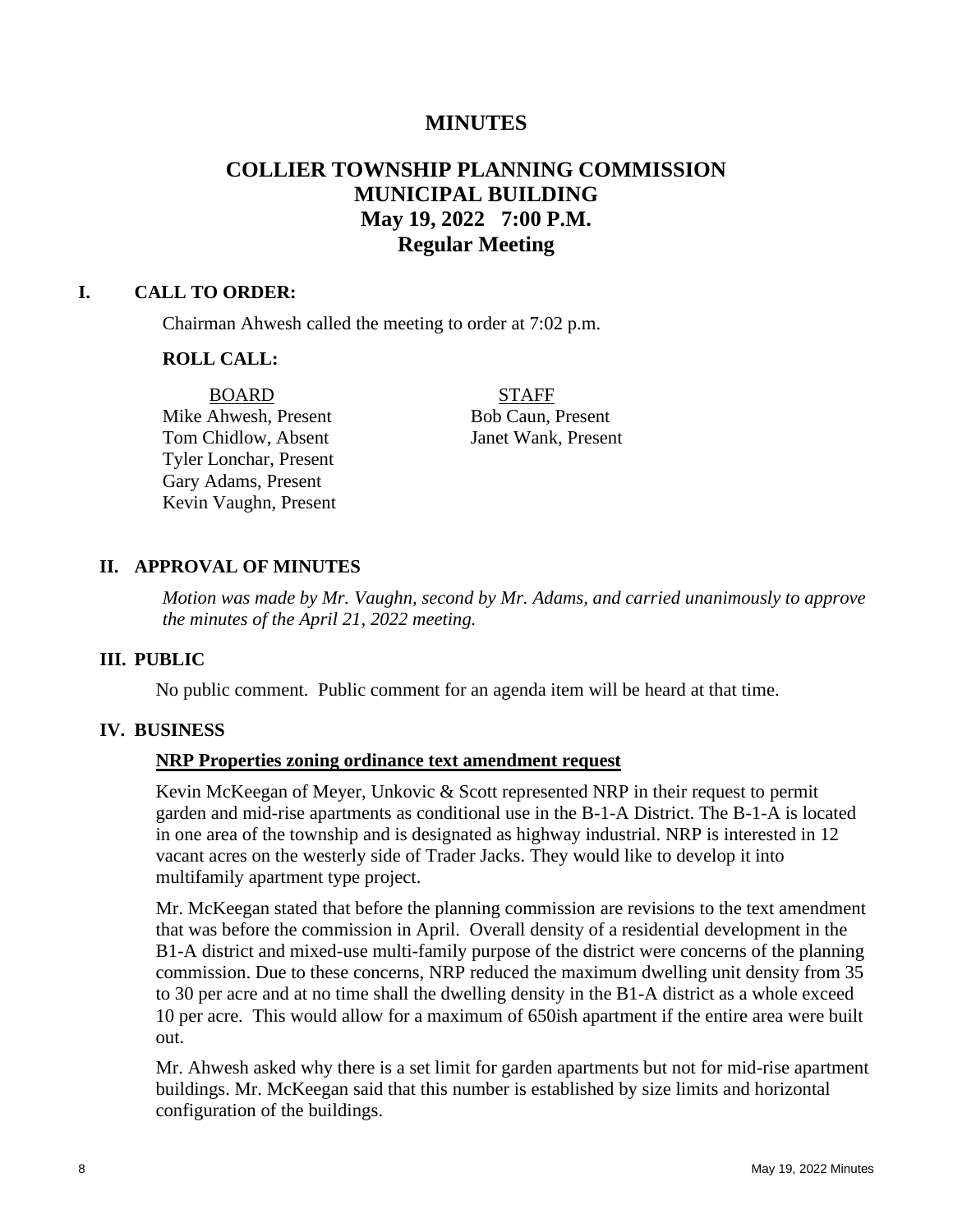There was discussion on parking per unit and lack of visitor parking. After some discussion, Mr. McKeegan suggested 5% of overall required parking be visitor parking and located in an amenable area.

Mr. Ahwesh asked about the rear yard setback of 15' in depth when abutting the I-1 Industrial District. Mr. McKeegan stated the property backs to Chartiers Creek with the I-1 on the other side. Due to layout constraints, they would need the reduced rear yard setback only in that area.

With regards to loading areas and docks, Mr. Ahwesh stated the way it is written is confusing. Mr. McKeegan agreed and would clarify further to make exceptions for moving trucks.

*Motion by Ahwesh, second by Vaughn to recommend the proposed B1-A text amendment to the Board of Commissioners. All in favor. Motion Carried.*

## *Public comment*

Mr. Terry Bell of 793 Marigold Court inquired as to why at the previous meeting the planning commission stated that the NRP proposed B1-A text amendment would be more appropriate after the comprehensive plan is complete, but the planning commission did not state the same to NVR for their new R6 district. He believes the comprehensive plan should be done before considering either of the proposed developments.

## **NVR Woodville Associates rezoning request**

Greg Hillard of NVR/Ryan Homes is requesting rezoning on approximately 200 acres of the Woodville property from R-1 Rural Residential to R-6 Medium Density Residential Conservation Community. The approved plan would have 350 lots consisting of single family, townhouses, and duplexes.

They have been in contact with the Chartiers Valley School District to do a land swap so that they can bring an access road behind the school and the school would get a piece of ground in another area. The access road will be directly across for the high school exit road and a traffic light will be installed at that intersection.

There was discussion regarding the total percentages of two-three-four-five-unit buildings. It was suggested that no more than 25% be 5-unit buildings. Mr Hilliard will put some percentages together to be discussed at the next meeting. It was decided that at least 60% of the total number of units shall be single family detached dwelling units.

Some other discussions included side yard setbacks being set at 10', lot size increase to 8,000 square feet, conservation open space, and wetlands not allowable as open space.

Mr. Ahwesh inquired about the large area located in the middle of the plan to which Mr. Hilliard said there are no plans to develop it at this time. Single family detached will be located on one side and the townhouses and duplexes will be located on the upper side. Mr. Adams was concerned the duplexes will be too close to the Cherry Hill plan of Nevillewood and inquired about buffering. Mr. Hilliard stated that there will be buffering.

This item will be discussed in more detail at the workshop meeting.